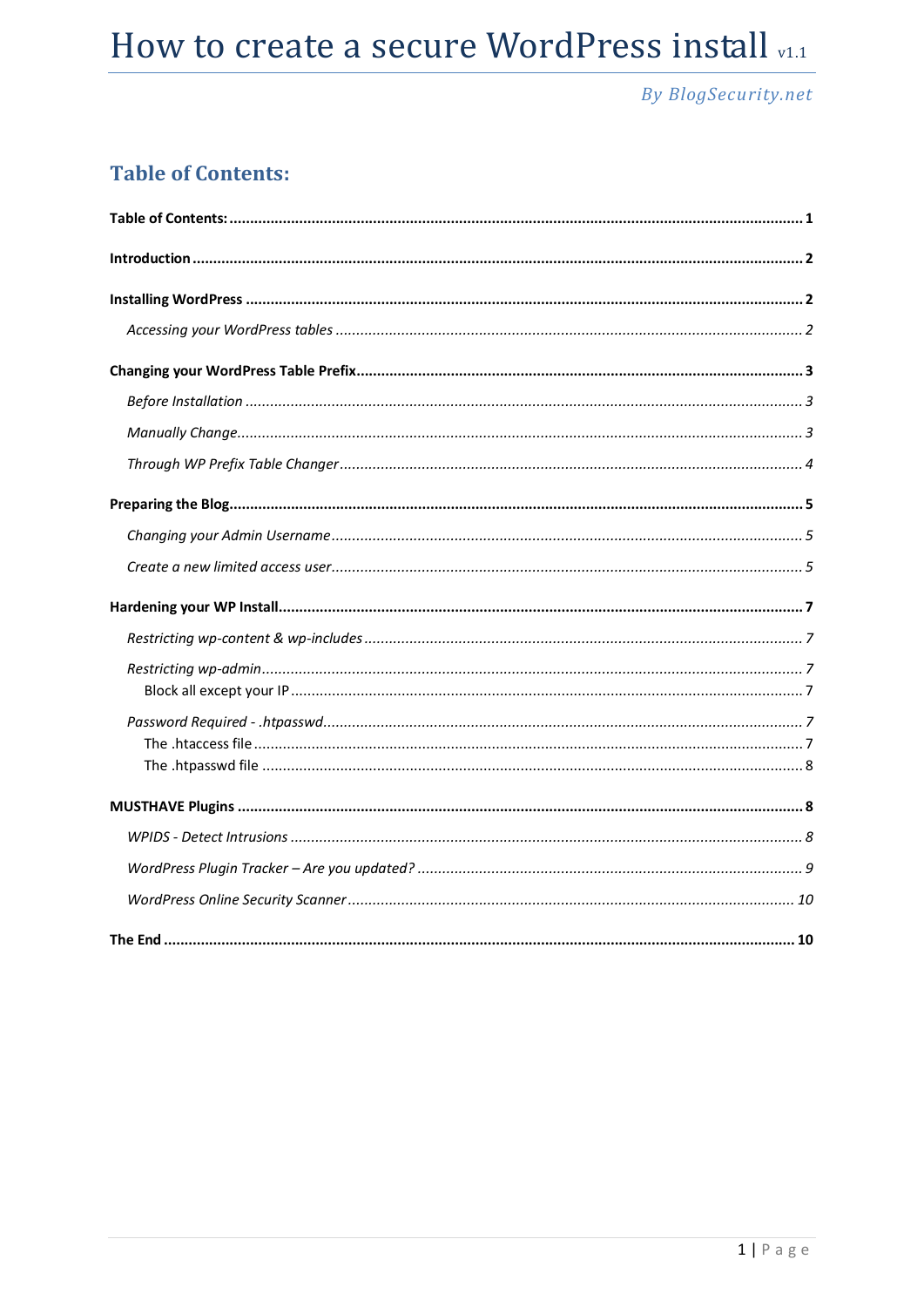### **Introduction**

This paper provides you with all necessary information to improve the security for your blog. We try to describe the steps in an easy, understandable way without to much tech talk, so that you can easily follow them and you don't run into problems with applying these changes to secure your blog. All information can be found on [BlogSecurity.net;](http://blogsecurity.net/) this paper serves as a compact guide to secure your blog. We will strive to keep this document updated, so check back regularly.

If you have questions, problems, ideas or something else related to this paper, feel free to [contact us.](http://blogsecurity.net/contact/)

**Important**: Before using any of the techniques outlined is this paper please perform a full backup of your WP files and Database. See our "[5 failsafe steps to upgrade WordPress](http://blogsecurity.net/wordpress/5-step-failsafe-upgrade-for-wordpress/)" for help.

### **Installing WordPress**

#### **Accessing your WordPress tables**

Before you even start to install your blog it is important to choose the right type of database user with the right permissions. The idea behind this "vital" step is to use a limited database user to administrate your blog. In the event that your blog is compromised, the attacker will struggle to escalate his/her privileges outside of your blog (i.e. the rest of the web server or hosted account).

Note: Never let a web application access the database with a **root user**. In short, you are looking for trouble.

Your user-account should have **no global** SQL privileges as well as limited access to the database where your WordPress tables reside. It's enough to give your user the following rights in order to perform all daily tasks:

*For Data: SELECT, INSERT, UPDATE, DELETE For Structures: CREATE, ALTER, DROP*

If you're only allowed to run one database with your hosting account, but you can create multiple users within this database, create a user whose access is limited to the WordPress tables spoken of. The privileges should be:

*For Data: SELECT, INSERT, UPDATE, DELETE For Structures: ALTER*

Why are we doing this? It's for your security, so if an attacker gains access to your blog and is able to run queries, these queries are then limited only to your WordPress installation and not the rest of your databases.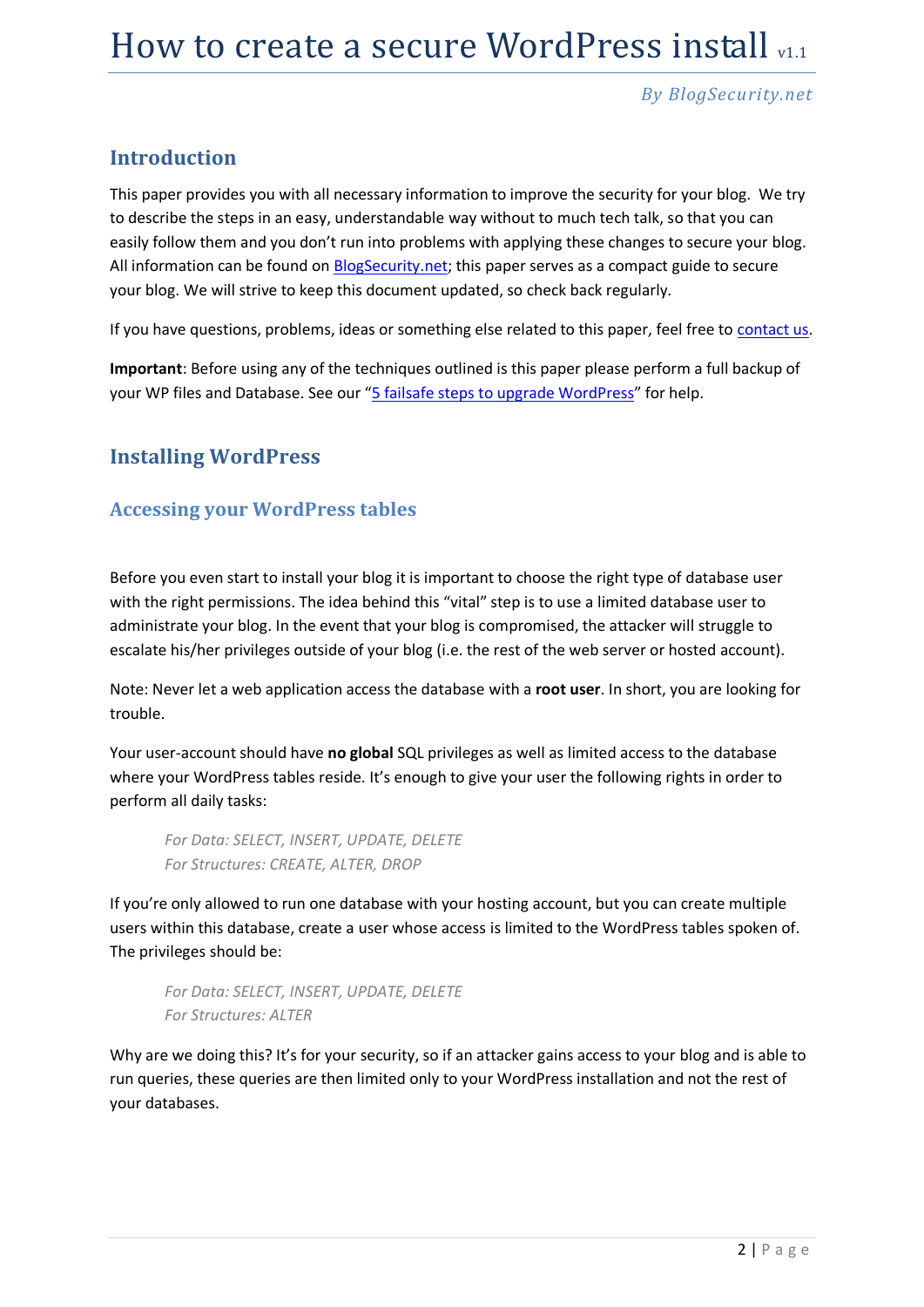### **Changing your WordPress Table Prefix**

To mitigate SQL injection threats you should change the default WordPress prefix from wp\_ to something **more random** like *4i32a\_.* Often attackers use public exploits of the Internet. These exploits will likely rely on the fact that most WordPress installations use the table prefix, "wp\_". Changing this will make it more difficult for an attacker to successfully run exploits.

To easily recognize which prefix stands for which web application you can keep something within the prefix of the application, such as *wp\_4i32a\_* or *wp4i32a\_*. It's just important to modify it, so an attacker can't easily guess your WordPress prefix.

#### **Before Installation**

If you just start to install WordPress this step is quite easy to achieve, all you need to do is to change this line from the **WP-CONFIG.PHP** file:

*\$table\_prefix = 'wp\_';*

to something different, for our example:

*\$table\_prefix = '4i32a\_';*

After that you can simply run the installation routine of WordPress and all tables and fields are created with your **different** WordPress prefix.

#### **Manually Change**

You want to change the table prefix on an existing installation it requires a few additional steps. This use to be a tedious process and explained below, however, for the quick solution see the next section.

The first step is to open your **WP-CONFIG.PHP** file and change that line:

$$
\text{Stable\_prefix} = \text{'wp'_};
$$

To use the previous example again we're using the prefix *4i32a\_* so our line should look like this:

*\$table\_prefix = '4i32a\_';*

Now that this is done we need to rename all WordPress tables to match the new prefix, to achieve that we need to run a SQL Command<sup>1</sup> within a web interface like PHPMyAdmin or similar, as WordPress doesn't allow it to change the prefix directly.

So these tables:

*wp\_categories, wp\_comments, wp\_link2cat, wp\_links, wp\_options, wp\_post2cat, wp\_postmeta, wp\_posts, wp\_usermeta, wp\_users*

#### Should become this:

 1 Example Query: *RENAME TABLE wp\_categories TO 4i32a\_categories*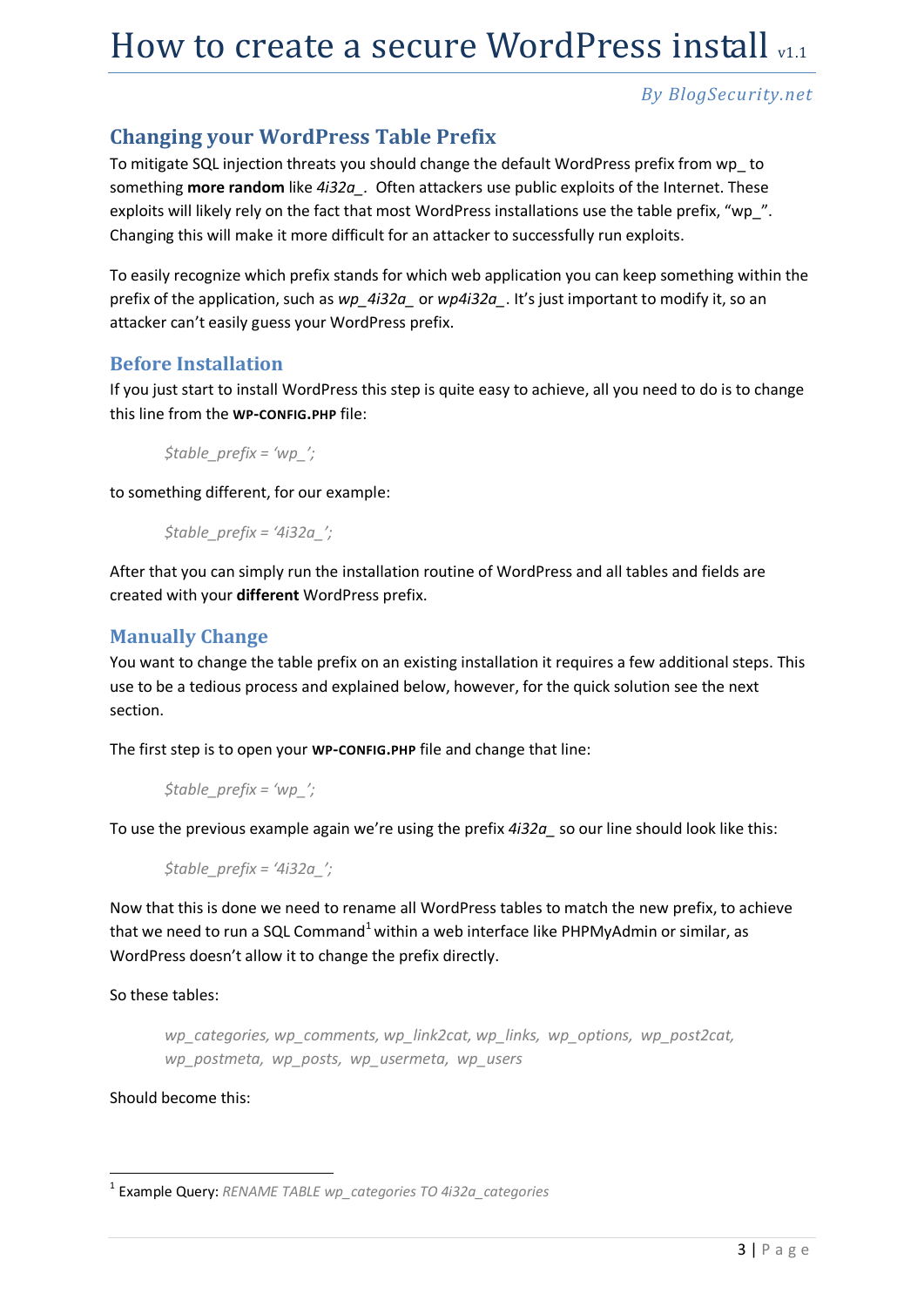#### *By BlogSecurity.net*

*4i32a\_categories, 4i32a\_comments, 4i32a\_link2cat, 4i32a\_links, 4i32a\_options, 4i32a\_post2cat, 4i32a\_postmeta, 4i32a\_posts, 4i32a\_usermeta, 4i32a\_users*

Now you may think that we're done right? But that's not the case. WordPress includes some values with the table prefix as well. In order to be able to use your blog we need to change them first.

Within the table wp\_options<sup>2</sup> we need to change the value of one record for the field option name from *wp\_user\_roles* to *4i32a\_user\_roles*<sup>3</sup> .

Now you need to replace two<sup>4</sup> other values in this table: wp\_usermeta. The values *wp\_autosave\_draft\_ids* and *wp\_user\_level* for the field meta\_key need to be changed to the new prefix: *4i32a\_autosave\_draft\_ids* and *4i32a\_user\_level*.

That's it! **But BlogSecurity has made this even easier with** [WP Prefix Table Changer.](http://blogsecurity.net/wordpress/tool-130707/)

#### **Through WP Prefix Table Changer**

We created a plugin called [WP Prefix Table Changer,](http://blogsecurity.net/wordpress/tool-130707/) which automates the whole process of renaming your WordPress tables and the mentioned table entries.

After you downloaded the plugin from BlogSecurity.net, you just need to extract the files into your WordPress plugin-folder, which should be **WORDPRESS/WP-CONTENT/PLUGINS**. After this you need to enter the WP-Admin area and enable the WP Prefix Table Changer Plugin. After the activation a new submenu tab appears within the plugin page menu called Prefix Changer, click on it. On that page you see the following:

|  |                                 |  | oard Write Manage Comments Blogroll Presentation <b>Plugins</b> Users Options |  |  |
|--|---------------------------------|--|-------------------------------------------------------------------------------|--|--|
|  | ns Plugin Editor Prefix Changer |  |                                                                               |  |  |

## WP Prefix Changer

**.** 

This plugin will change your database table prefix to mitigate zero-day SQL Injection attacks.

prefix to something different (i.e. 619fa1). Start Renaming Please Change the current: | Wp\_

As you can see you this blog is using the default database WP Prefix. Now change that displayed prefix to something **random, meaningless** like our old example *4i32a\_*. Once done, just click the 'Start Renaming' button and the plugin starts to rename all table names from wp\_ to your selected random string. It should be noted that 3<sup>rd</sup> Party Component Tables are also changed, as they need that new prefix too.

 $2$  The default prefix is used, to avoid confusions that could occur if we would use the new prefix

<sup>3</sup> *UPDATE 4i32a\_options SET option\_name='4i32a\_user\_roles' WHERE option\_name='wp\_user\_roles' LIMIT 1*

<sup>4</sup> **Note**: it can be that these fields don't exist currently, as they're just created when they're needed, once they get created they get the correct value automatically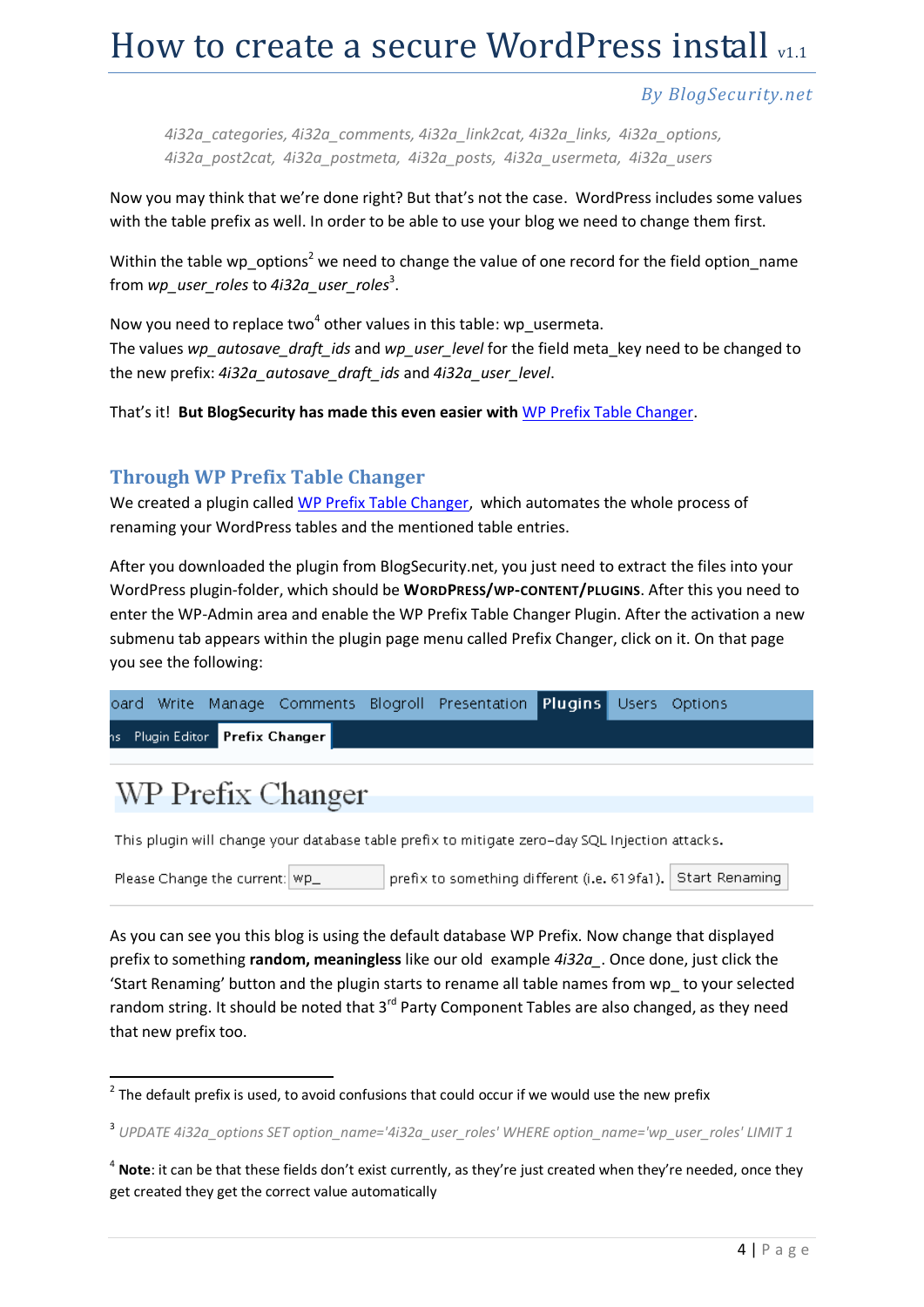#### *By BlogSecurity.net*

The plugin's last step is to change the prefix within the **WP-CONFIG.PHP** file.

You'll get a message if this process has succeeded or failed. If the process is successful the **WP-CONFIG.PHP** file will be made read-only (**644**) for security purposes, if the process failed the file is mostly unwriteable already. So if the process failed all you need is to open the **WP-CONFIG.PHP** file manually and change the table prefix to your new random prefix.

### **Preparing the Blog**

Now your blog is installed and some excellent security fundamentals are in place, well done! Next we are going to make some changes to your WP-users, in order to improve the security.

### **Changing your Admin Username**

You should rename your default administration account from **admin** to something harder to guess, as all currently available WP versions are vulnerable to [User Enumeration.](http://blogsecurity.net/news/news-180707) Changing the default admin account to another name will help mitigate password brute force attacks.

Note: You must assume the attacker will know your username. Therefore, ensure that you have chosen a strong password.

Login with your Admin account and create a new user, which holds the role Administrator. Set the username to something that is hard to guess or enumerate. Give him a password (something not so easy to guess, with non alphanumeric characters) and so on, you can use the same email as for your old Admin account, as we are going to delete that.

After the account is created you need to switch the account you're using currently. Now you're logged in with your new admin account. It's time to drop your old admin.

#### **Create a new limited access user**

Before we start with that step you should grap yourself a copy of the plugi[n Role Manager](http://www.im-web-gefunden.de/wordpress-plugins/role-manager/) b[y im](http://www.im-web-gefunden.de/wordpress-plugins/role-manager/)[web-gefunden.](http://www.im-web-gefunden.de/wordpress-plugins/role-manager/) This plugin will enable you to set granular WP user permissions for each user. After you activated the plugin, create a new user account with the features that you like.

The less that your user account is able to do the better your security will be; your new user should have no higher role than Contributor.

The role of Contributor may not have enough rights by default, therefore we installed the Role Manager plugin before. That plugin allows it to set **additional rights** for each user that he wouldn't normally have with his role, you can change the role rights or even create new roles.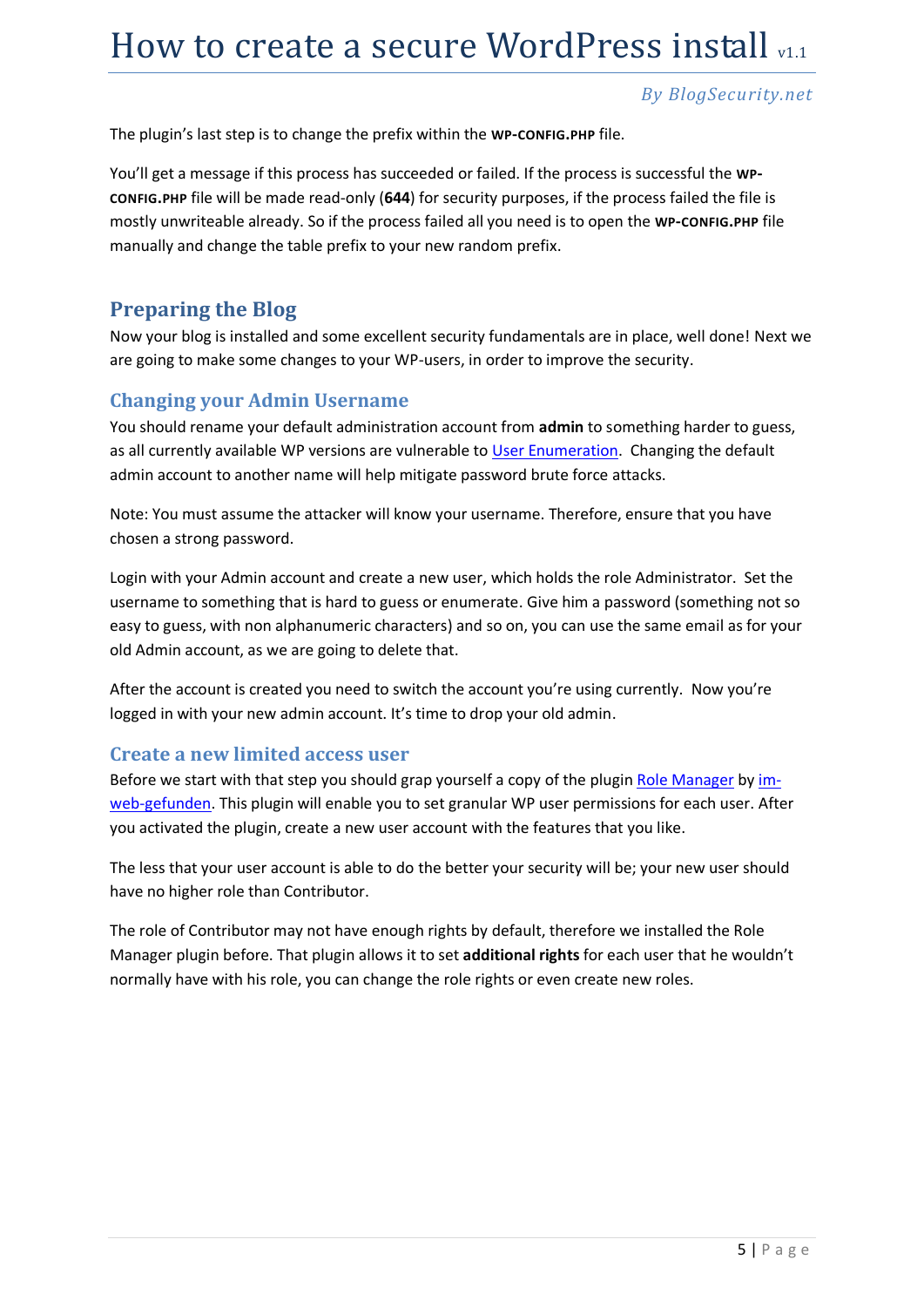#### *By BlogSecurity.net*

As a standard we suggest new users be given "contributor" level access, however, this plugin allows you a lot more flexibility. As seen below.

| Assign extra capabilites      |                      |                        |                          |                        |
|-------------------------------|----------------------|------------------------|--------------------------|------------------------|
| Activate Plugins              | □ Create Users       | □ Delete Others Pages  | □ Delete Others Posts    | □ Delete Pages         |
| <b>▽</b> Delete Posts         | Delete Private Pages | □ Delete Private Posts | □ Delete Published Pages | Delete Published Posts |
| □ Delete Users                | $\Box$ Edit Files    | Edit Others Pages      | □ Edit Others Posts      | <b>□ Edit Pages</b>    |
| $\Box$ Edit Plugins           | <b>▽ Edit Posts</b>  | □ Edit Private Pages   | Edit Private Posts       | □ Edit Published Pages |
| <b>▽</b> Edit Published Posts | Edit Themes<br>П     | <b>□ Edit Users</b>    | $\Box$ Import            | Manage Categories      |
| Manage Links                  | Manage Options       | Moderate Comments      | Publish Pages            | <b>▽</b> Publish Posts |
| $\nabla$ Read                 | Read Private Pages   | Read Private Posts     | Switch Themes            | □ Unfiltered Html      |
| □ Upload Files                |                      |                        |                          |                        |
|                               |                      |                        |                          |                        |

#### **See[: Role Manager](http://www.im-web-gefunden.de/wordpress-plugins/role-manager/) information.**

If you have multiple users, it is best to change the rights for the additional role, or maybe you should even create a new role as you want to run some users within normal roles as well.

When creating users, be wary of allowing untrusted users access to roles such as "upload files", "general plugin access", "edit files/pages/posts", "import" and "unfiltered html", as these roles give the user a lot of power. In two words, be wise.

| Administrator (rename)         |                                                   |                      |                           |                             |
|--------------------------------|---------------------------------------------------|----------------------|---------------------------|-----------------------------|
| Activate Plugins               | Create Lisers                                     | Delete Others Pages  | Delete Others Posts       | Delete Pages                |
| Delete Posts                   | Delete Private Pages                              | Delete Private Posts | Delete Published Pages    | Delete Published Posts      |
| Delete Users                   | Edit Files                                        | Edit Others Pages    | Edit Others Pasts         | <b>Edit Pages</b>           |
| Edit Plugins                   | <b>Edit Posts</b>                                 | Edit Private Pages   | <b>Edit Private Posts</b> | <b>Edit Published Pages</b> |
| <b>Edit Published Posts</b>    | <b>Edit Themes</b>                                | <b>Edit Users</b>    | Import                    | Manage Categories           |
| Manage Links                   | Manage Options                                    | Maderate Comments    | Publish Pages             | Publish Posts               |
| Read                           | Read Private Pages                                | Read Private Posts   | <b>Switch Themes</b>      | Unfiltered Html             |
| Upload Files                   | User Level: 10 M                                  |                      |                           |                             |
| <b>Editor</b> (rename, delete) |                                                   |                      |                           |                             |
| Activate Plugins               | Create Users                                      | Delete Others Pages  | Delete Others Posts       | Delete Pages                |
| Delete Posts                   | Delete Private Pages                              | Delete Private Posts | Delete Published Pages    | Delete Published Posts      |
| Delete Users                   | Edit Files                                        | Edit Others Pages    | Edit Others Posts         | Edit Pages                  |
|                                | <b>Changing the role rights with Role Manager</b> |                      |                           |                             |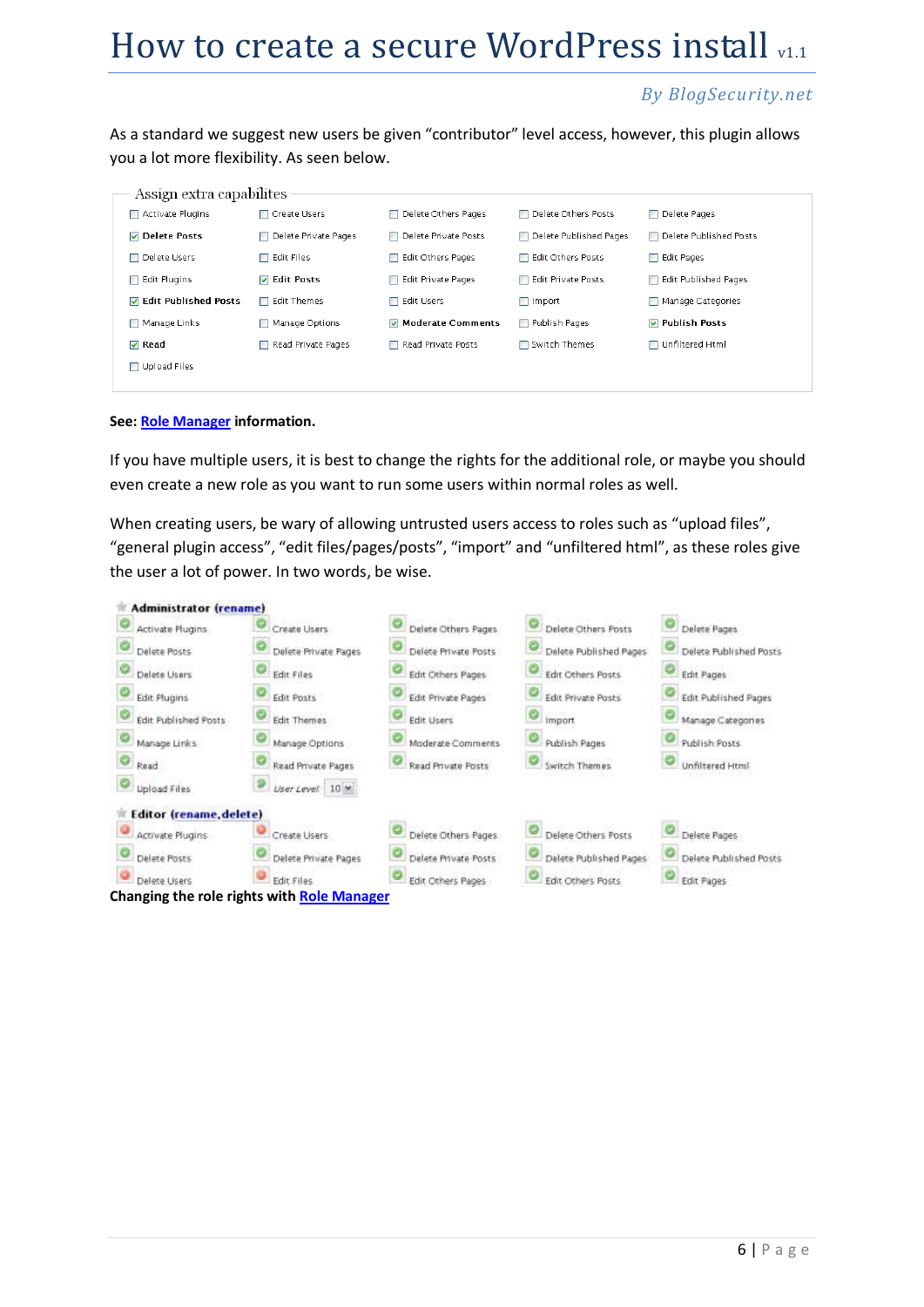### **Hardening your WP Install<sup>5</sup>**

This will cover how to protect your admin area from unauthorised access. This step is easier to achieve for single user blogs, and can be a real pain for multiple user blogs. You have to decide if you want to shoulder that in order to secure your blog or not, but you should.

#### **Restricting wp-content & wp-includes**

In this step we're going to limit the access to these directories, we're mainly going to generally deny everything, except the request for images, CSS and some JavaScript files.

You need to put this code into your **.HTACCESS** file for the folders **WP-CONTENT** & **WP-INCLUDES**:

```
Order Allow,Deny
Deny from all
<Files ~ ".(css|jpe?g|png|gif|js)$">
Allow from all
</Files>
```
Note: You may want add "specific" PHP file(s) access for certain templates and plugins.

### **Restricting wp-admin**

#### **Block all except your IP**

If you run a single user blog, you may want to restrict access to your **WP-ADMIN** directory via IP. Make sure you have a static IP address (one that doesn't change) before doing this. The **.HTACCESS** file within **WP-ADMIN** should look like that:

*Order deny,allow Allow from a.b.c.d #That's your static IP Deny from all*

Save the file and try to access the wp-admin folder through a web proxy; it should be blocked if everything is working correctly. After that try access it directly with your IP (a.b.c.d).

If everything works correctly **WP-ADMIN** will now be restricted only to the IP(s) of your choice.

#### **Password Required - .htpasswd**

Certainly the preferred option is to use password protection. This means you can still access your admin directory from anywhere, however, it adds an additional security layer.

#### **The .htaccess file**

he **.HTACCESS** file within **WP-ADMIN** should look like that:

*AuthUserFile /srv/www/user1/.htpasswd #this file should be outside your webroot. AuthType Basic*

5 The original article can be found here: http://blogsecurity.net/WordPress/article-210607/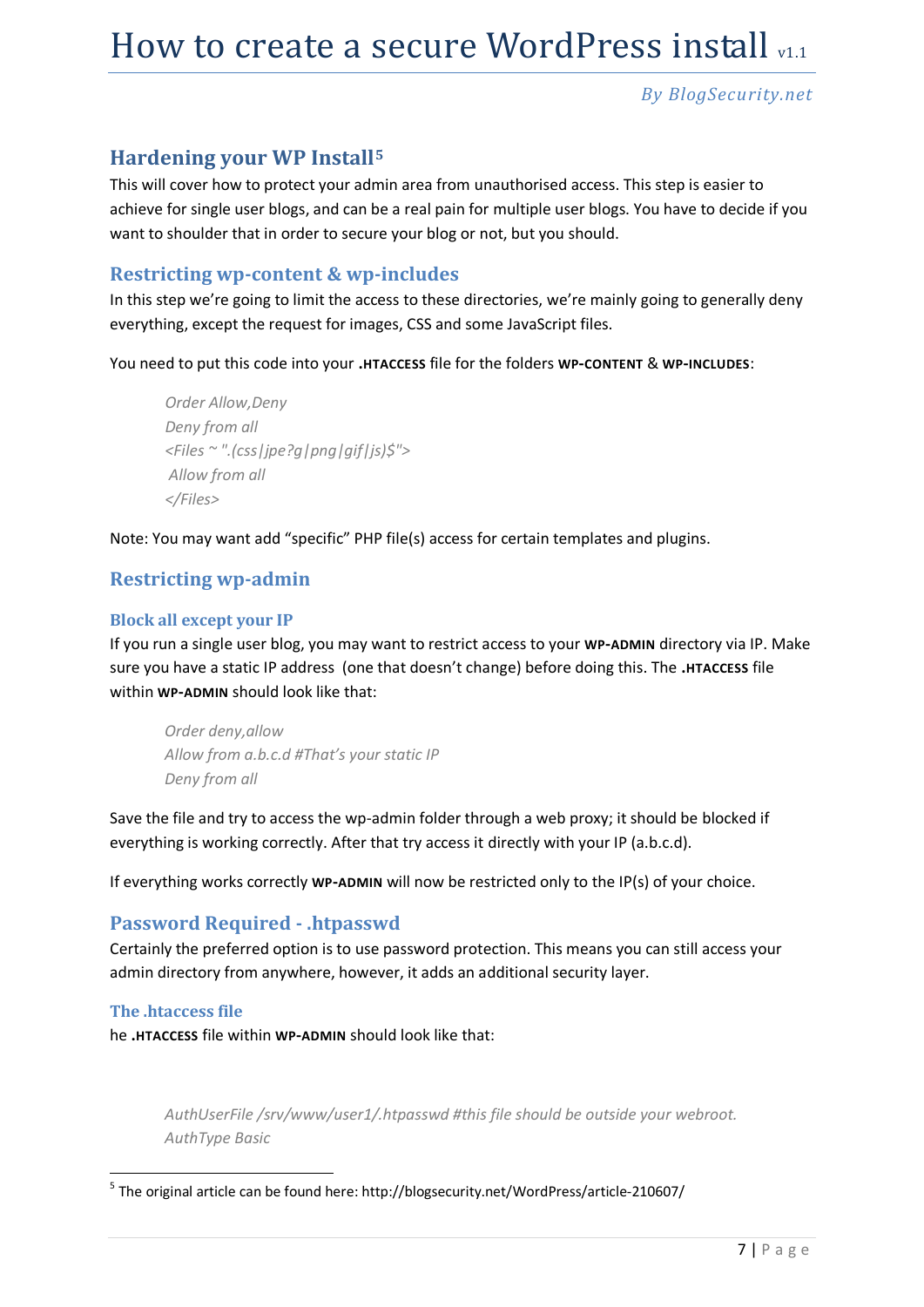#### *By BlogSecurity.net*

*AuthName "Blog" require user youruser #making this username difficult to guess can help mitigate password brute force attacks.*

#### **The .htpasswd file**

This file<sup>6</sup> should, as already mentioned, be placed somewhere out of your web directory, ideally one folder above it. To generate the password encrypted you can use:

http://www.euronet.nl/~arnow/htpasswd/ but many others are available as well, simply input your username and your plain password into this form and then write the outputted code into the **.HTPASSWD** file, your file should now look like this:

*Yourusr:\$a983seJ/a25.Aa*

Now test it to see if everything is working; if that isn't the case, rewrite the encrypted password.

### **MUSTHAVE Plugins**

-

Not every plugin is potentially a additional security risk. This list of plugins can greatly improve the security of your blog.

#### **WPIDS - Detect Intrusions**

BlogSecurity have ported PHPIDS (Intrusion Detection System) into WordPress. PHPIDS is able to detect various intrusion attempts. We use this facility to block dangerous attacks. Every intrusion is logged in the database, so you can keep track and take the necessary steps if needed. You're able to get an email if the impact was bigger than a defined value (every intrusion has its own threat score). You can also block the attacker's IP for a given amount of days if the threat isn't scored lowly, however, in all cases WPIDS will attempt to sanitise bad input. You can get your copy from the official PHPIDS [website.](http://php-ids.org/files/wp-ids.zip) Note: In order to be able to use this plugin you need to run at least PHP 5.1.6 or higher. A new version of WPIDS will be released shortly that includes BlogSec's recent addition, WP-Lockdown, so keep posted.

 $^6$  More information about that file can be found here: http://httpd.apache.org/docs/1.3/mod/mod\_auth.html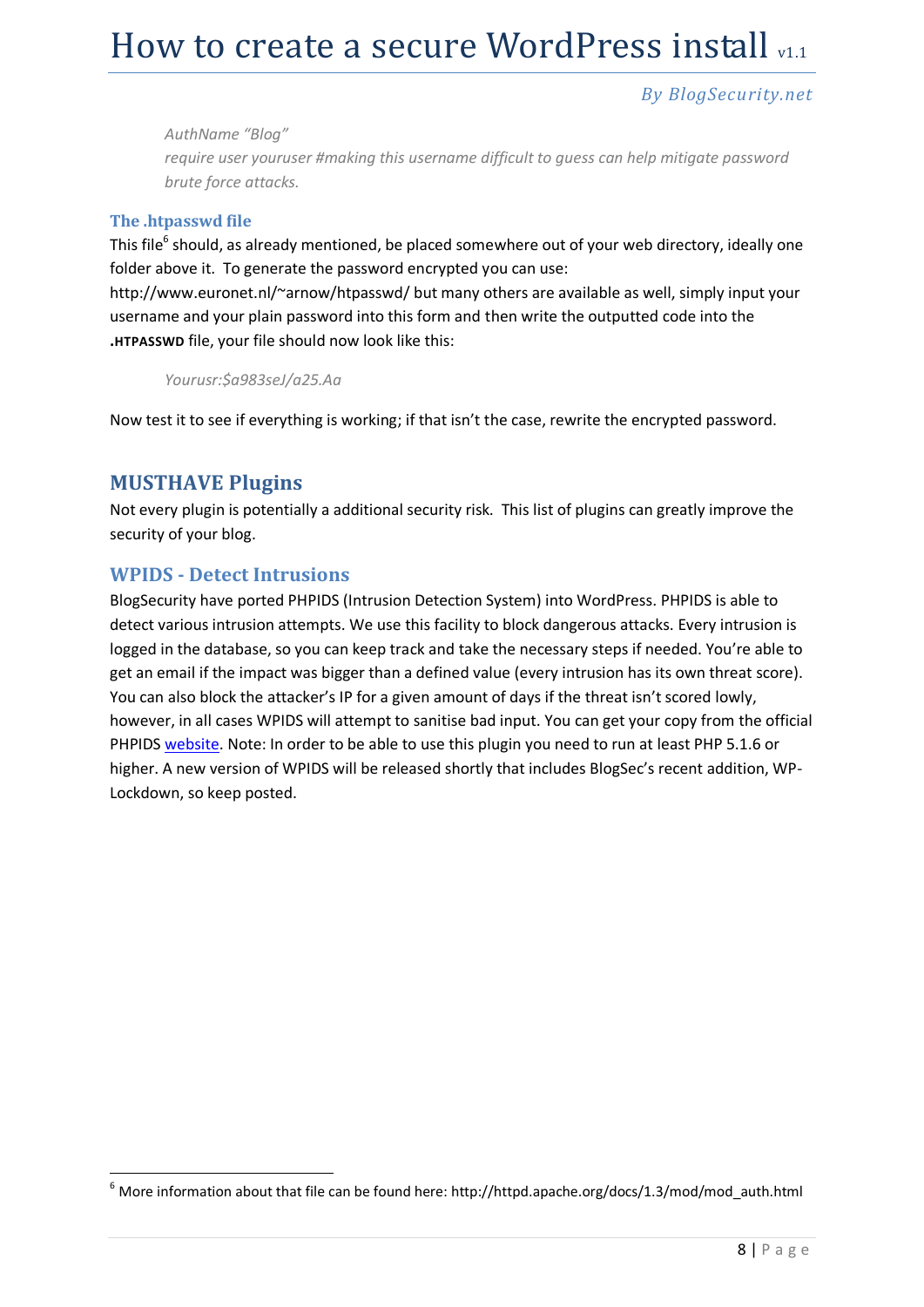### **WordPress Plugin Tracker – Are you updated?**

If you just installed your blog and all plugins from the developer website you should already be running the latest version. You should install the WordPress [Plugin Tracker](http://www.wp-plugins-db.org/wp-plugins-tracker/) plugin to keep track if you're using the latest plugin versions. After you installed and activated the plugin, run it to see if your plugins are the current versions. You should see something like this:

## Plugin Release Tracker

Track the releases of the plugins you have installed in your website

Move WP Plugins Tracker to Plugins SubMenu

| Plugin                        | <b>Your Version</b> | <b>WPPDB Version</b> | Status                                   |
|-------------------------------|---------------------|----------------------|------------------------------------------|
| Another Wordpress Meta Plugin | 2.0.3               | 2.0.3                | Versions are matching, You have latest v |
| <b>Akismet</b>                | 2.0.2               | 2.0.2                | Versions are matching, You have latest v |
| <b>Bad Behavior</b>           | 2.0.10              | 2.0.10               | Versions are matching, You have latest v |
| http:BL WordPress Plugin      | 1.4                 | 1.4                  | Versions are matching, You have latest v |

#### **This is how the example page of the Plugin Release Tracker looks**

If some plugins aren't up to date, you'll be notified about it and by clicking on the title of the plugin to the left, you're easily forwarded to the plugin page where you can grab the update. So it's easy to keep your blog updated.